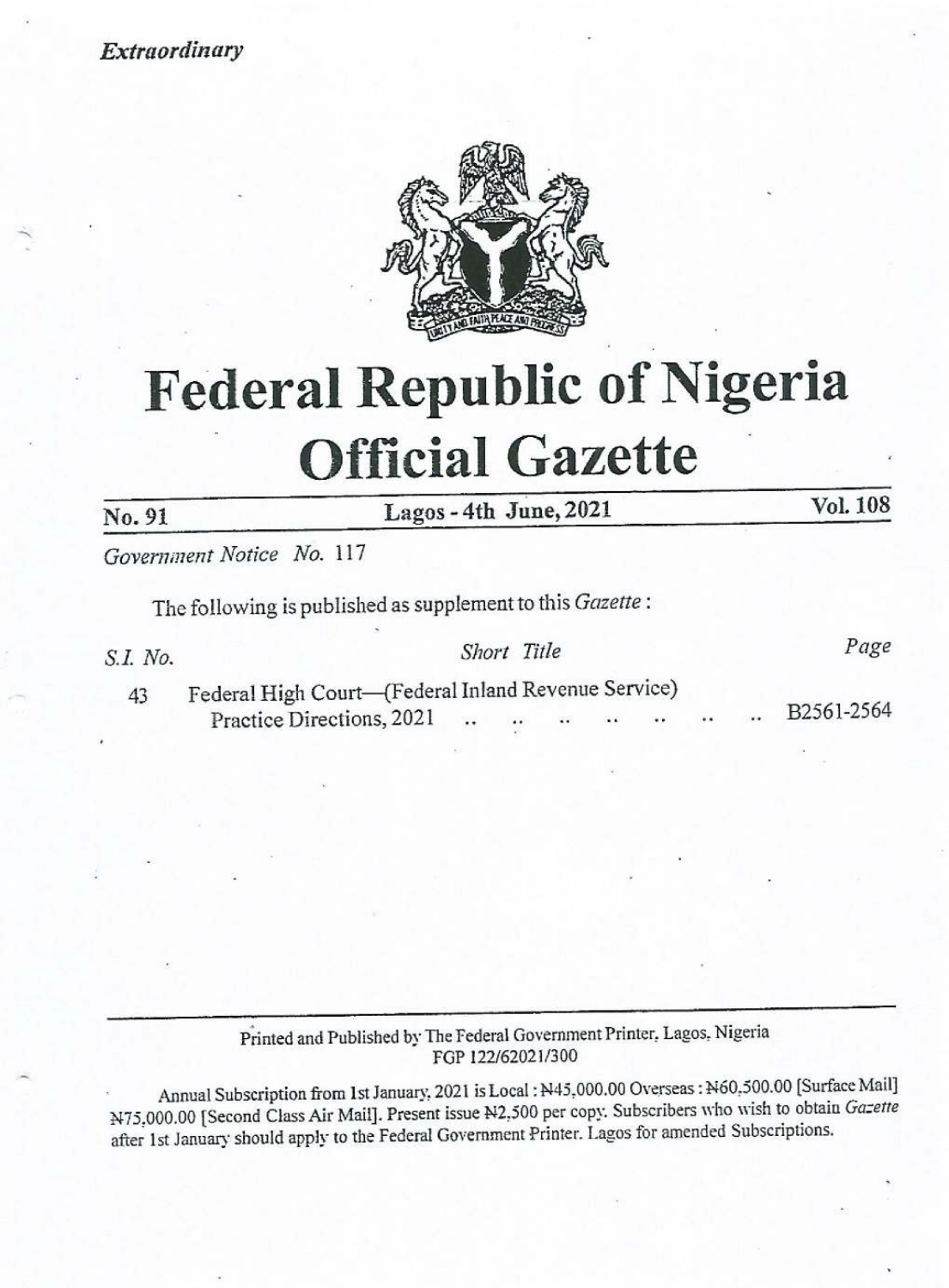2321 N B 2561

 $\mathbb{Z}$ . The highpin Ex-none similated for its follow from

S. I. No. 43 of  $2021$ <sub>20</sub> of devorout to putted to The telecomputer (a) FEDERAL HIGH COURT FEDERAL HIGH COURT (FEDERAL INLAND REVENUE e transicion es SERVICE) PRACTICE DIRECTIÓNS, 2021/1 (1)

mot cinemate to isolige citengent id let Day of June, 2021]

<sup>16</sup> 23/17 exercise of the powers conferred on me by Order 57 Rule 3 of the Federal High Court (Civil Procedure) Rules 2019, I, JOIN TERHEMENT SOHO, The Honourable, The Chief Judge of the Federal High Court hereby make the following Practice Directions for the Federal High Court for matters pertaining to or arising from Tax dissues and for the Federal Inland Revenue Service (FIRS), iv shift A and J. S.

any of the following documents --

ORDER I-OBJECTIVES AND APPLICABILITY OF THE PRACTICE DIRECTIONS (a) a copy of the Notice of Assessment a dig Tax Demand Notice served on the Day Payer.

 $(a)$  save to the extent or as may be directed by the Honourable. The Chief Judge, apply to both Criminal Matters and Civil Causes in relation to Tax issues before the Federal High Court is a ni before agoit anitudar

(b) ensure effective case management system and expeditious and determination of Tax related matters & 30 missivi (10 mens W (3) hadn(c) neourage settlement of Tax debt or Liability between disputing Revenue Service (Establishment) Act (As Amended) parties;

(d) provide directions on applications from the FIRS; and  $E(S)$ 

 $\sqrt{e}$  promote the use of electronic filing and service systems and proceedings in Tax related matters. Answer flads assets a capacities and a

ORDER II-PLACE OF COMMENCEMENT

1. An application shall be filed in the Judicial Division from which a claim emanates in conformity with the Civil Procedure Rules of the Court.

2. An application commenced in a wrong Judicial Division shall be dealt with as provided for in the Federal High Court (Civil Procedure) Rules.

is totalistical in Psycreticial detailed and interest of the second **ORDER III-MODE OF COMMENCEMENT** ban sam (FILING AN APPLICATION FOR INTERIM ORDER)

te svera salta en Orden grafing de Ent's tens of 1. In an application for an Interim Order of Forfeiture on Immovable property or Freezing of bank account (Post No Debit), the FIRS shall file a Motion Ex-parte accompanied by an Affidavit setting out the facts and a Written Address.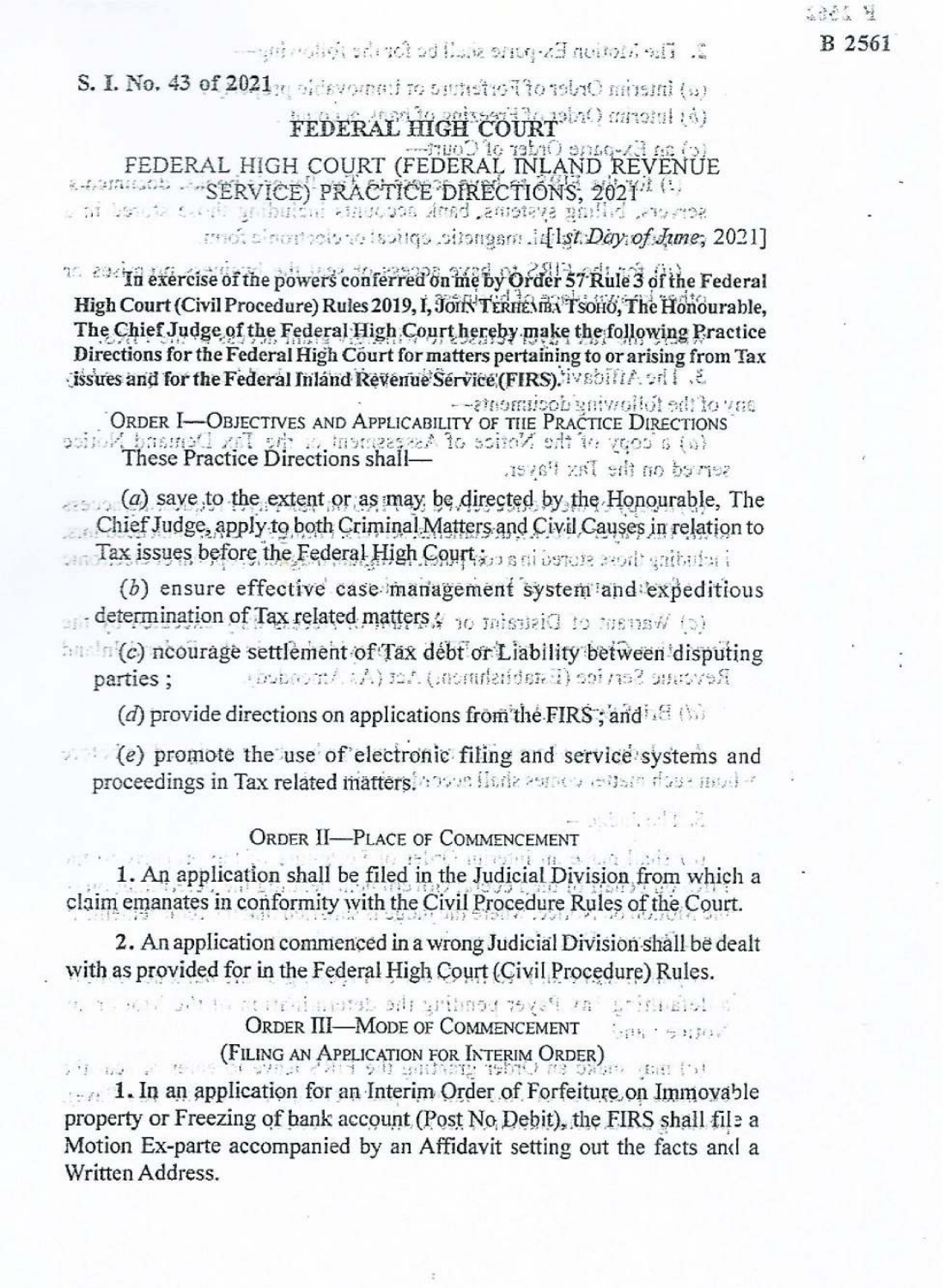2. The Motion Ex-parte shall be for the following-

( $a$ ) Interim Order of Forfeiture of Immovable property ;  $(b)$  Interim Order of Freezing of bank account ;

(c) an Ex-parte Order of Court—

@) for the FIRS to have access to Tax Payer's books, documents, servers, billing systems, bank accounts including those stored in a computer; in digital, magnetic, optical or electronic form,

(ii) for the FIRS to have access or seal the business premises or other known place of business :

where the Tak Payer refuses to willingly grant access to the FIRS.

3. The Affidavit in support of the application shall be accompanied by any of the following documents—

(a) a copy of the Notice of Assessment or the Tax Demand Notice served on the Tax Payer.

( $b$ ) a copy of the Notice served by FIRS on Tax Payer requesting access to the Tax Payer's books, documents, servers, billing systems, bank accounts, including those stored in a computer, in digital, magnetic, optical or

(c) Warrant of Distraint or Wartant of Access duly executed by the Executive. Chairman of the FIRS as provided for in the Federal Inland Revenue Service (Establishment) Act (As Amended).

(d) Brief Written Address.

4. A Judge to whom a Tax related matter has been assigned or before whom such matter comes shall accord priority to it.

5. The Judge—

( $a$ ) shall make an Interim Order of Forfeiture of the property to the FIRS on behalf of the Federal Government pending the determination of the Motion on Notice, where the judge is satisfied that the requirements in thes

( $b$ ) shall make an Interim Order of Freezing of the bank account of a defaulting Tax Payer pending the determination of the Motion on Notice ; and

 $(c)$  may make' an Order granting the FIRS leave to enter or seal the business premises or other known place of business of the Tax Payer, pending the determination of the Motion on Notice.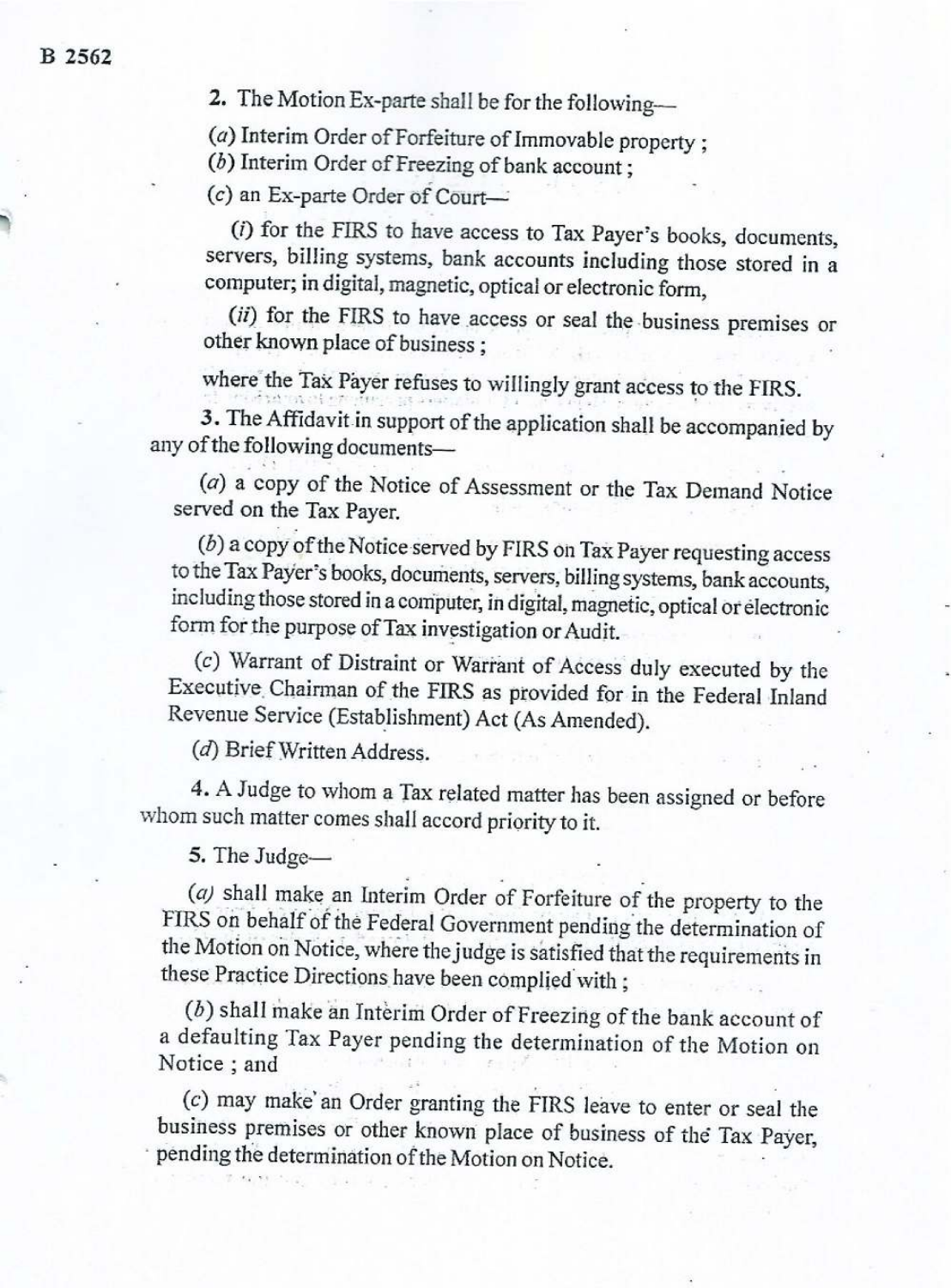6. Upon the grant of the Interim Order of Forfeiture or Freezing of a bank account by the Court-

 $(a)$  the FIRS shall file a Motion on Notice with a Written Address within fourteen (14) days after service of the Interim Order, seeking for an Order Absolute for the immovable property or an Order forfeiting the assessed amount ; and

 $(b)$  where the FIRS finds it necessary to apply for extension of time of the Interim Order 3ranted by the Court, it shall apply for an extension before the expiration of the fourteen (14) days.

7. A Motion on Notice shall be supported by an Affidavit setting out the facts thereof, exhibiting a copy of the Interim Order, Written Address and any of the following documents—

(a) a Warrant of Distraint or Warrant of Access duly executed by the Executive Chairman of the FIRS as provided for in the Act ;

(b) evidence of service of the Notice of Assessment and or the Demand Notice on the Respondent ; and

(c) such other document as may be directed by the Court..

8. A party on whom a Motion on Notice has been served in accordance with the preceding Directions, who intends to oppose the said Motion shall file a Counter Affidavit and Written Address within fourteen (14) days of the service of the Motion on the party.

9, Where the Respondent applies for extension of time, the application shall be considered subject to Federal High Court (Civil Procedure) Rules on Default of Appearance.

10. The e-filing provisions as contained in the Federal High Court (Civil Procedure) Rules shall also be applicable to Tax related matters.

ORDER IV—SERVICE OF PROCESSES

1. Service of Court processes and Hearing Notices may be effected by e-mail, WhatsApp or as may be directed by the Court and same shall be deemed as good service.

2. The print-out of same shall be sufficient Proof of Service.

3. Time shall run in accordance with the provisions of the Federal High Court (Civil Procedure) Rules.